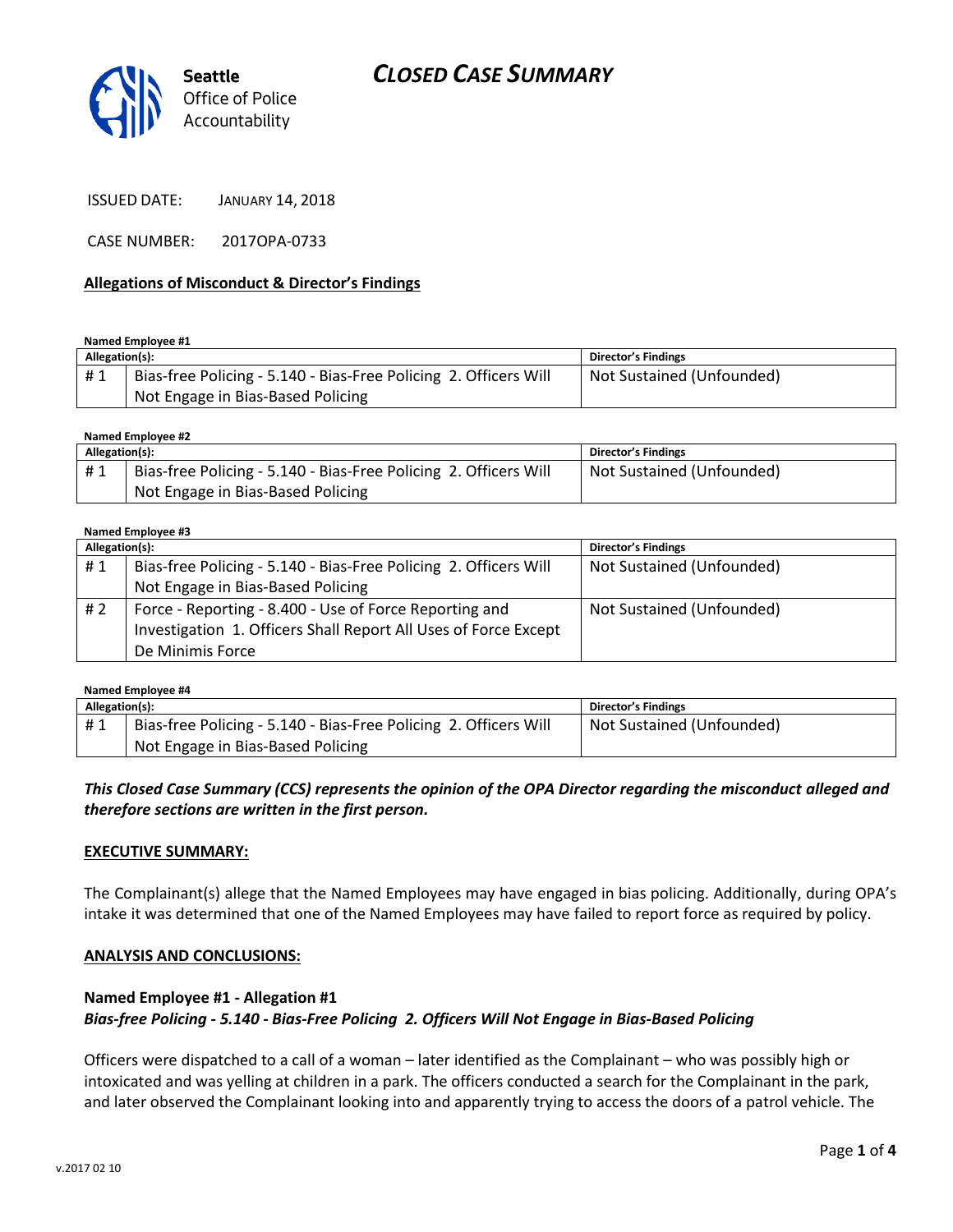

# *CLOSE CASE SUMMARY*

OPA CASE NUMBER: 2017OPA-0733

officers made contact with and detained the Complainant. The Complainant tried to walk away on several occasions, but the officers prevented her from doing so. The officers ultimately placed the Complainant under arrest.

The Complainant asserted that her detention and subsequent arrest was based on her status as a Native American. Her friend also alleged bias. The Complainant reiterated her complaint of bias to OPA. During her interview, she admitted looking into the police cars and having a knife stashed in her bra (which was later recovered). She indicated that she was intoxicated, but stated that this and her attendant decision making did not play a role in the officers' allegedly biased conduct. Jane did not respond to OPA's requests for an interview.

The officers all denied engaging in biased policing. Two civilian witnesses, who were interviewed, supported the officers' accounts. Moreover, the officers' interaction with the Complainant was largely captured on In-Car Video (ICV). The ICV did not indicate any evidence that the officers engaged in bias.

SPD policy prohibits biased policing, which it defines as "the different treatment of any person by officers motivated by any characteristic of protected classes under state, federal, and local laws as well other discernible personal characteristics of an individual." (SPD Policy 5.140.) This includes different treatment based on the race of the subject. (*See id*.) SPD employees are required to "call a supervisor in response to allegations of bias-based policing." (SPD Policy 5.140-POL-5.) The supervisor must be called to the scene. (*Id*.) This section of the policy provides guidance as to when an allegation of biased policing occurs, explaining that: "an allegation of bias-based policing occurs whenever, from the perspective of a reasonable officer, a subject complains that he or she has received different treatment from an officer because of any discernable personal characteristic…" (*Id.*)

As indicated above, based on my review of the record and applying a preponderance of the evidence standard, I do not find that the Named Employees engaged in biased policing. Accordingly, I recommend that this allegation be Not Sustained – Unfounded.

Recommended Finding: **Not Sustained (Unfounded)**

# **Named Employee #2 - Allegation #1**

*Bias-free Policing - 5.140 - Bias-Free Policing 2. Officers Will Not Engage in Bias-Based Policing*

For the same reasons as stated above (*see* Named Employee #1, Allegation #1), I recommend that this allegation be Not Sustained – Unfounded.

Recommended Finding: **Not Sustained (Unfounded)**

# **Named Employee #3 - Allegation #1** *Bias-free Policing - 5.140 - Bias-Free Policing 2. Officers Will Not Engage in Bias-Based Policing*

For the same reasons as stated above (*see* Named Employee #1, Allegation #1), I recommend that this allegation be Not Sustained – Unfounded.

Recommended Finding: **Not Sustained (Unfounded)**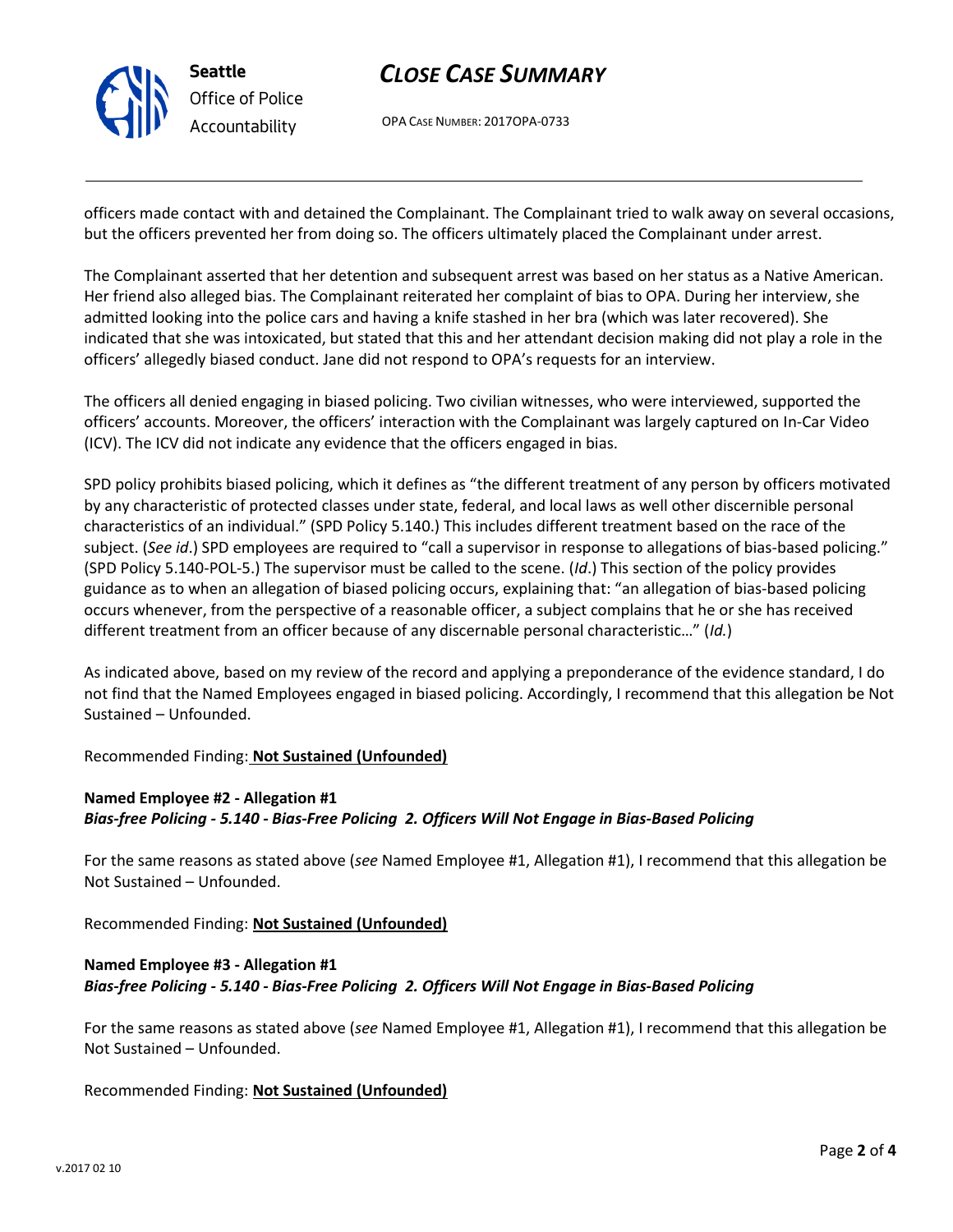

# *CLOSE CASE SUMMARY*

OPA CASE NUMBER: 2017OPA-0733

# **Named Employee #3 - Allegation #2**

# *Force - Reporting - 8.400 - Use of Force Reporting and Investigation 1. Officers Shall Report All Uses of Force Except De Minimis Force*

SPD Policy 8.400-POL-1 sets forth the general requirements for the reporting of force used by officers. The policy sets forth four levels of force – de minimis; Type I; Type II; Type III. All categories of force must be reported, documented and investigated to varying extents, except for de minimis force. De minimis force need not be reported or investigated. De minimis force is defined as: "Physical interaction meant to separate, guide, and/or control that does not cause pain or injury." (SPD Policy 8.400-POL-1.) Where there is a complaint of transient pain, force should be reported as Type I. In this case, a sergeant must screen the force in person and a Type I use of force report must be completed. (*Id*.)

While she was in police custody, the Complainant made two complaints of pain that were captured by In-Car Video. The first complaint was made at approximately 02:44:00 hours. At that time, the Complainant stated: "I can't even fucking feel my hand." [I note that NE#3's union representative contended that she said "head" instead of "hand." From my review of thee ICV, I hear "hand."] When she made that statement, she was in the backseat of NE#3's patrol vehicle. NE#3 was in the front seat and was typing on his MDT. NE#3 did not acknowledge the statement being made and did not respond to the Complainant.

While he was in the patrol car when this statement was made by the Complainant, NE#3 claimed not to have heard it. He explained that he was distracted by the Complainant's ongoing behavior, the chaotic situation her conduct was causing, and the fact that he was intermittently on the radio. For virtually the entirety of her interaction with the Named Employees, the Complainant was yelling, crying, complaining, and threatening the officers (including, but not limited to: "your families are dead"; "I'll come after you and your family"; and "see if you are laughing at your baby's funeral"). (*See, e.g.*, NE#3 Rear ICV, 14:35:59 – 14:44:30.) I agree with NE#3 that the Complainant's behavior was distracting and caused a chaotic atmosphere in the vehicle. For these reasons, while NE#3 would have been required to report the Complainant's statement, I find that, applying a preponderance of the evidence standard, he did not hear what she said and he did not purposefully violate this policy. Moreover, the Complainant was not charged with making threats to kill the officers and their families, which she could have been given the nature of what she was saying. This provides corroborating evidence that NE#3 simply did not hear what the Complainant was saying at that time.

The Complainant made a second claim of pain in the back of the patrol vehicle when she said "ow." However, at this point, NE#3 was outside of the vehicle and the evidence indicates that he did not hear this statement.

As such, I recommend that I this allegation be Not Sustained – Unfounded.

Recommended Finding**: Not Sustained (Unfounded)**

### **Named Employee #4 - Allegation #1** *Bias-free Policing - 5.140 - Bias-Free Policing 2. Officers Will Not Engage in Bias-Based Policing*

For the same reasons as stated above (*see* Named Employee #1, Allegation #1), I recommend that this allegation be Not Sustained – Unfounded.